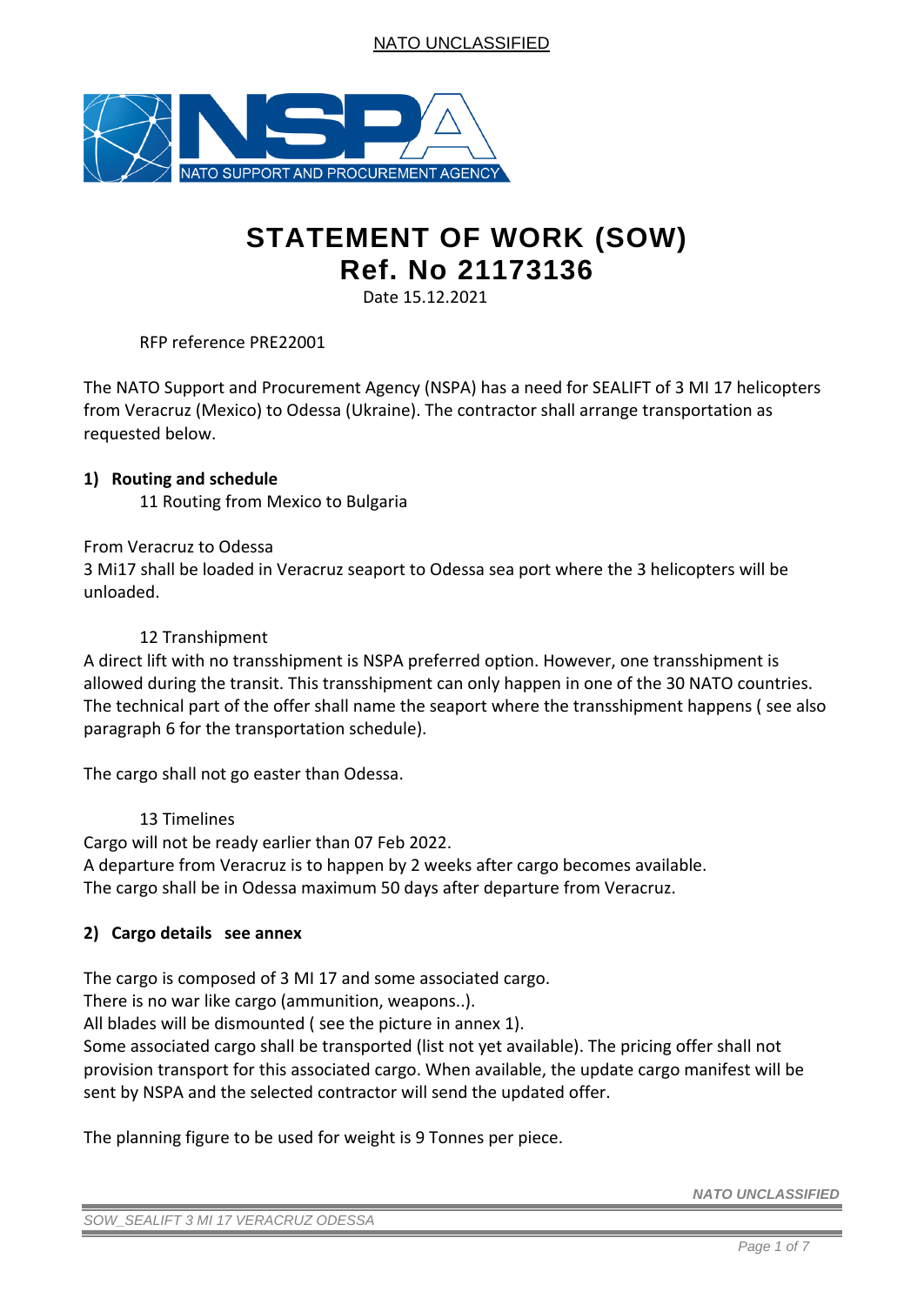## **3) Type of lift/handling**

Sealift shall be the only mode of transport.

The contractor shall be responsible for loading and unloading the cargo in all locations (Veracruz, Odessa and at the transshipment, if any).

A tow bar and the dedicated lifting tool will move with the 3 MI 17 from Veracruz to Odessa. They shall be used if a transshipment is to happen. Both tools will remain in Odessa.

No NSPA support is provided during the transshipment

The lashing scheme will be sent after contract award.

#### **4) NSPA Contractor's responsibilities/ coordination**

Technicians will assist the contractor during the loading/unloading operations in Veracruz and Odessa only.

#### **5) Miscellaneous**

The 3 MI 17 shall be transported in the low deck at all times during the movement. The offer shall provide an option for a price to wrap the 3 MI before loading. All customs related matters will be dealt by NSPA/NSPA customer.

#### **6) Requirement**

#### **a. Special Instructions**

i. Transport plan

Considering all above mentioned constraints, the Contractor, when bidding, shall provide a provisional transportation schedule, displaying the following information:

- 1. Identification of sub-contractors
- 2. Description of means of transport
- 3. Identification of ports
- 4. Departure dates from different ports and any stop during the mission.

The provisional transportation plan shall be finalized in coordination with NSPA and submitted to NSPA within 3 working days following contract award.

ii Invoicing The contractor shall send the invoice to the following mail address: [Ls.tp@nspa.nato.int](mailto:Ls.tp@nspa.nato.int)

#### b. **Monitoring & reporting**

The contractor shall report at each step of the transport to NSPA to following mail address: [Ls.tp@nspa.nato.int](mailto:Ls.tp@nspa.nato.int)

The contractor shall report any discrepancies noticed during the transport and possible remarks, if any, to the following mail address [Ls.tp@nspa.nato.int](mailto:Ls.tp@nspa.nato.int)

#### **7) Project management**

The contractor shall nominate a project manager and his deputy who will act as single point of contact (POC) for the duration of the Contract. The Project manager and his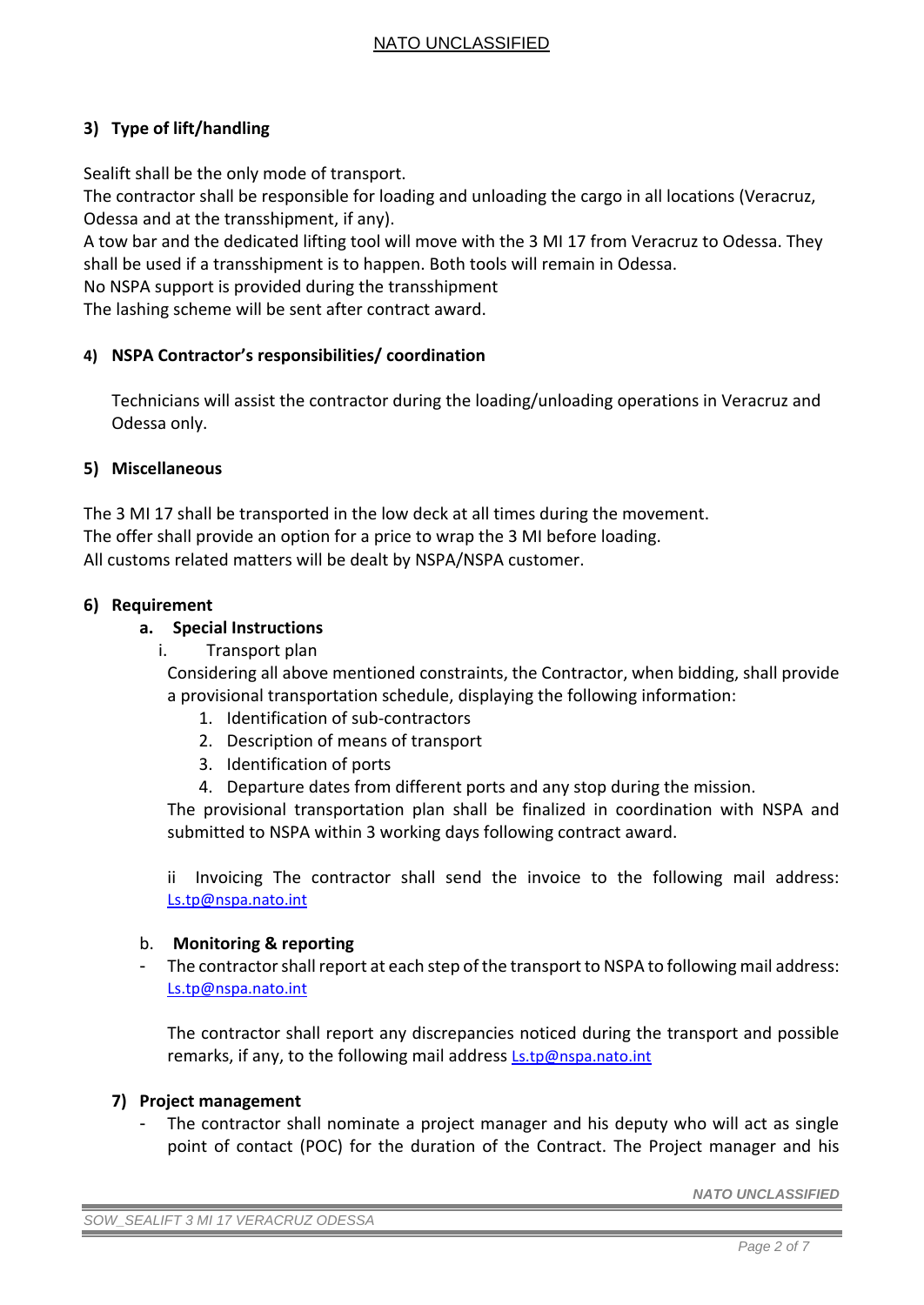deputy shall be able to communicate in English (SLP 3333 in accordance with STANAG 6601)

### **8) Quality management & compliance**

- The contractor shall comply with all national and international rules and regulations applicable for this service.
- The Contractor shall maintain effective control of the quality of the services he will be entrusted to provide under this Contract. For this purpose, the Contractor shall adhere to and implement a Quality Assurance Program (QAP) that conforms to the precepts and intent of ISO 9001 or of an equivalent QAP acceptable by NSPA

#### **9) Liability**

- Contractor shall be liable to NSPA for any damage to cargo.

*NATO UNCLASSIFIED*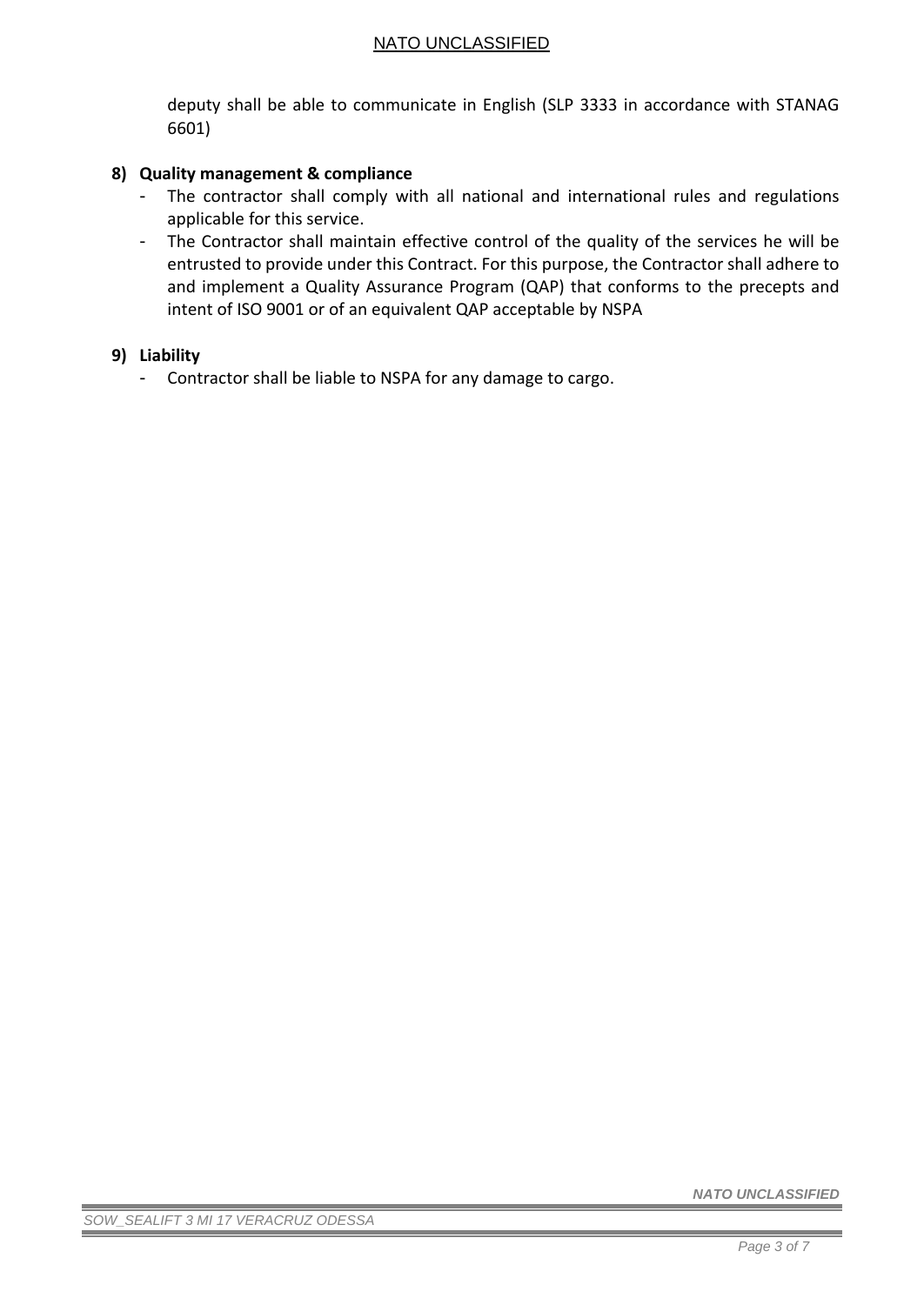Annex 1 to SOW 21173136 SEALIFT 3 MI 17 VERACRUZ ODESSA



*NATO UNCLASSIFIED* 

*SOW\_SEALIFT 3 MI 17 VERACRUZ ODESSA*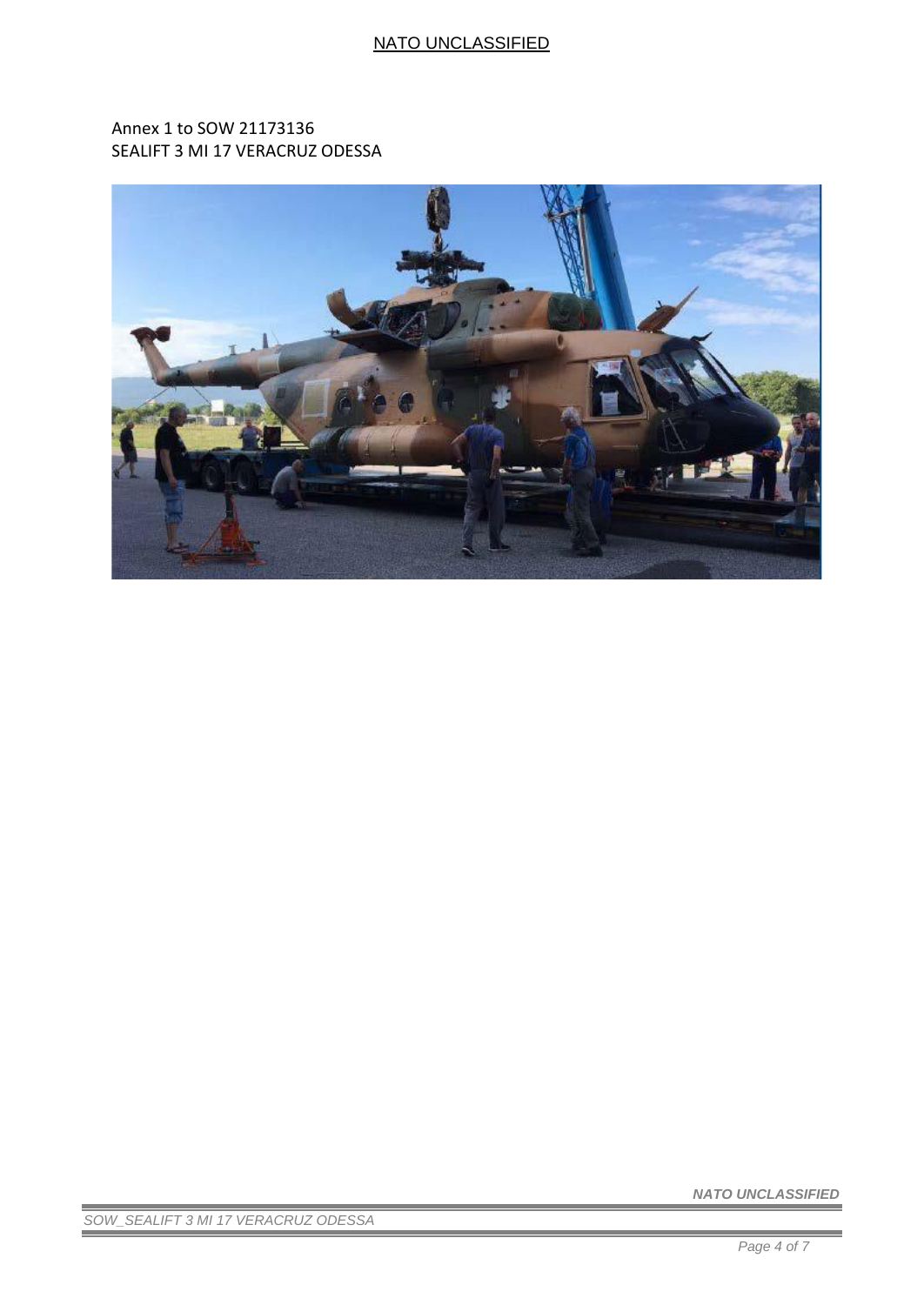MIL Mi-8/Mi-17 Mi-17MTV



Page A1 of 3

*SOW\_SEALIFT 3 MI 17 VERACRUZ ODESSA*

*NATO UNCLASSIFIED*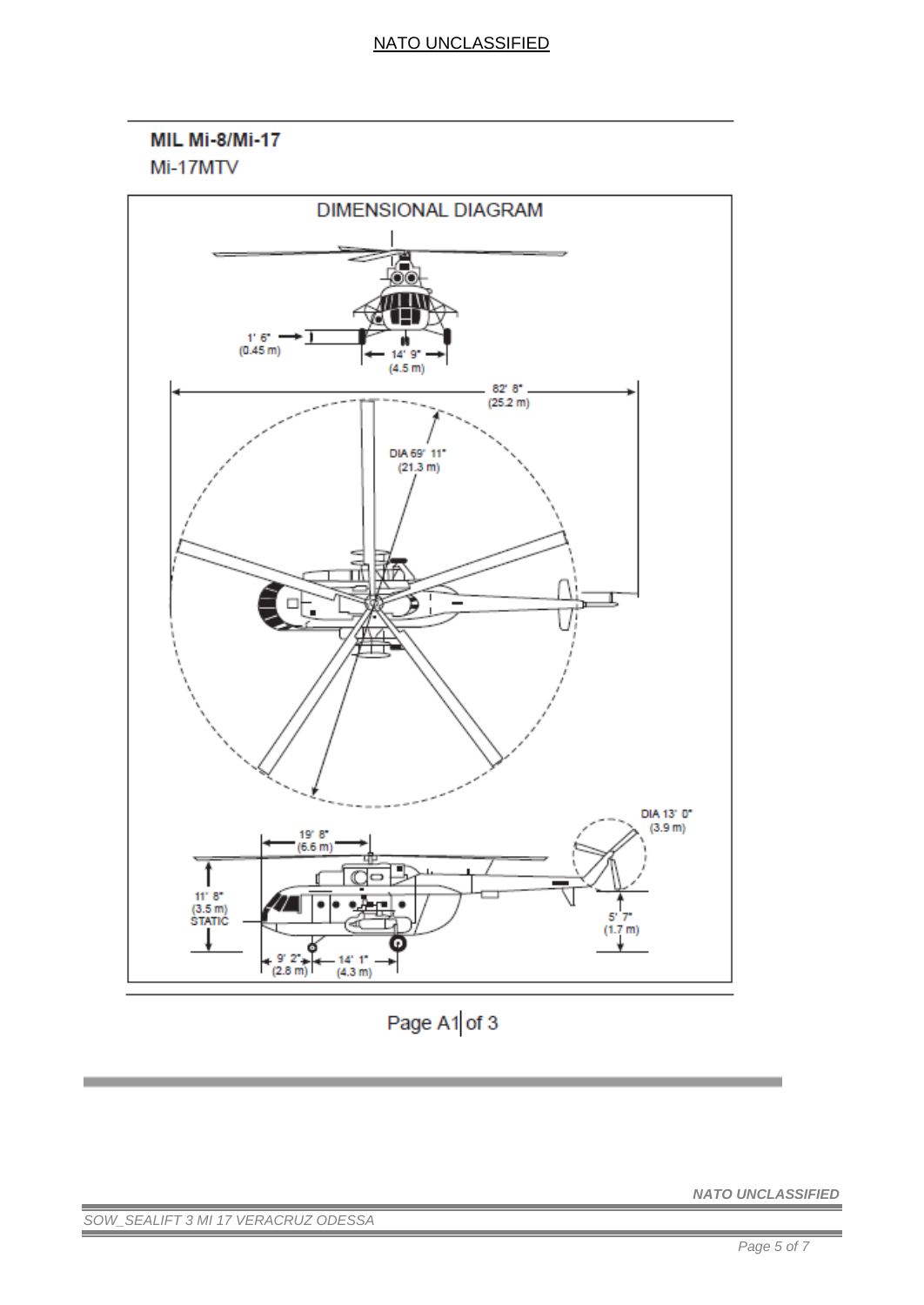## **MIL Mi-8/Mi-17**

Mi-17MTV

| <b>PHYSICAL CHARACTERISTICS</b> |                                                                                                                                          |                              | <b>MODEL/</b><br><b>APPLICATIONS</b> |
|---------------------------------|------------------------------------------------------------------------------------------------------------------------------------------|------------------------------|--------------------------------------|
| 1                               | <b>WHEELS</b><br>Main Landing Gear Tread<br>(Single wheel-between<br>wheel centers; twin<br>wheels-from outside to<br>outside of wheels) | 14' 9" (4.5 m)               |                                      |
| $\overline{2}$                  | <b>Distance Between Nose</b><br>(or Tail) Wheel and Main<br>(maximum)                                                                    | 14' 1" (4.3 m)               |                                      |
| 3                               | <b>MAIN ROTOR</b><br>Diameter (maximum)                                                                                                  | 69' 11" (21.3 m)             |                                      |
| 4                               | <b>Static Ground Clearance</b><br>(maximum)                                                                                              | 11' 8'' (3.5 m)              |                                      |
| 5                               | <b>TAIL ROTOR</b><br>Diameter (maximum)                                                                                                  | 13' 0" (3.9 m)               |                                      |
| 6                               | <b>Ground Clearance Height</b><br>(minimum)                                                                                              | $5'$ $7''$ $(1.7 \text{ m})$ |                                      |
| $\overline{7}$                  | <b>DISTANCE FROM</b><br><b>Fuselage to Ground</b><br>(normal minimum)                                                                    | 1' 6'' (0.45 m)              |                                      |
| 8                               | Nose to Forward Wheel<br>Axle (maximum)                                                                                                  | $9'$ $2''$ $(2.8 \text{ m})$ |                                      |
| 9                               | Nose to MRC                                                                                                                              | 19' 8" (6.0 m)               |                                      |
| 10                              | Forward Rotor Tip to Tail<br>Wheel                                                                                                       |                              |                                      |
| 11                              | <b>OVERALL DIMENSIONS</b><br>Overall Length (maximum)                                                                                    | 82' 8" (25.2 m)              |                                      |
| 12                              | Folded Length (maximum)                                                                                                                  | 60' 0" (18.3 m)              |                                      |

Page A-2 of 3

*NATO UNCLASSIFIED* 

*SOW\_SEALIFT 3 MI 17 VERACRUZ ODESSA*